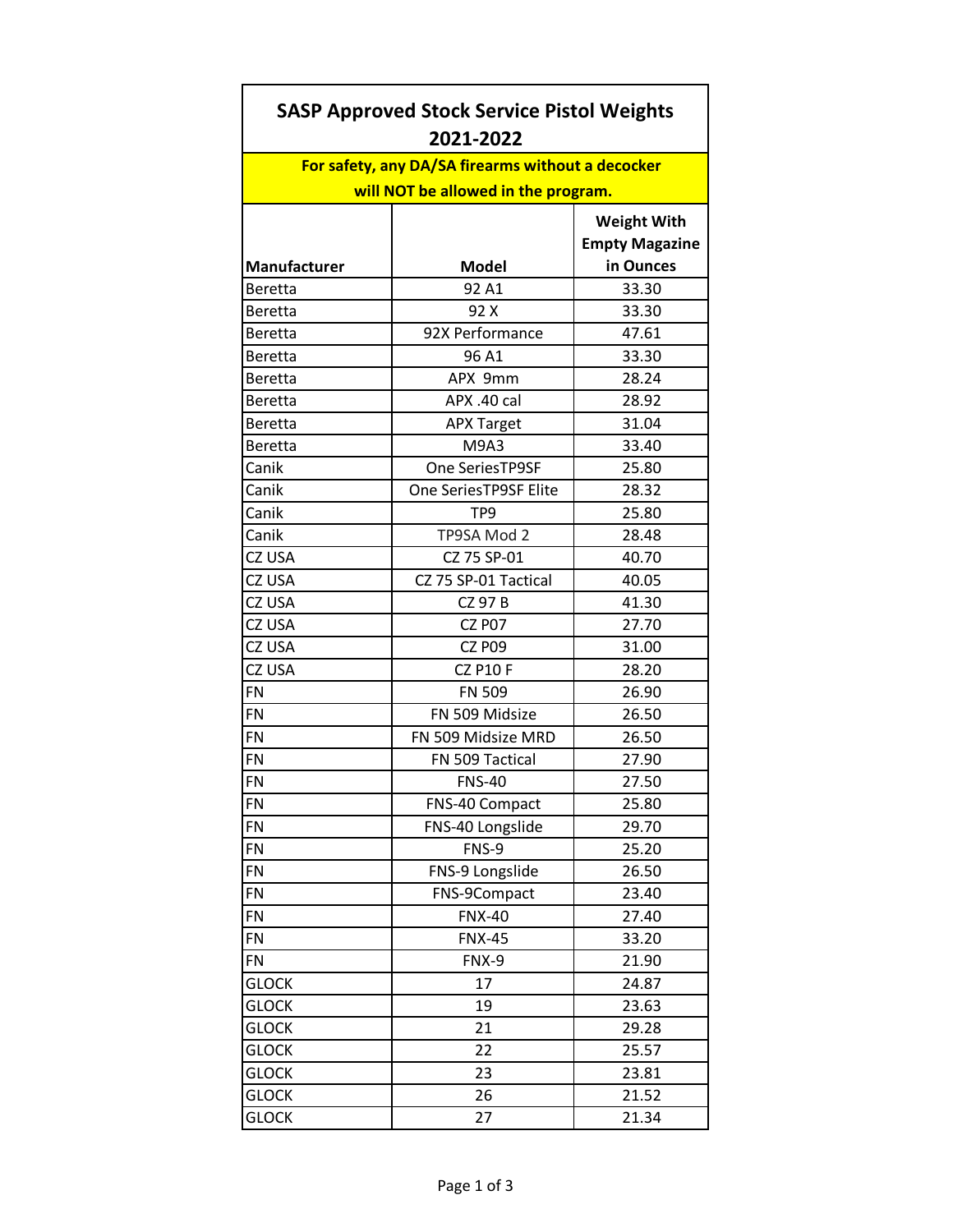| <b>GLOCK</b>             | 30                           | 26.28          |
|--------------------------|------------------------------|----------------|
| <b>GLOCK</b>             | 35                           | 27.69          |
| <b>GLOCK</b>             | 36                           | 22.40          |
| <b>GLOCK</b>             | 41                           | 26.81          |
| <b>GLOCK</b>             | 43                           | 17.99          |
| <b>GLOCK</b>             | 45                           | 24.48          |
| <b>GLOCK</b>             | 48                           | 20.74          |
| <b>GLOCK</b>             | 17 MOS                       | 24.87          |
| <b>GLOCK</b>             | <b>19 MOS</b>                | 23.63          |
| <b>GLOCK</b>             | 19X                          | 24.83          |
| <b>GLOCK</b>             | 21 SF                        | 29.10          |
| <b>GLOCK</b>             | 26 Gen 5                     | 21.69          |
| <b>GLOCK</b>             | 30 S                         | 22.75          |
| <b>GLOCK</b>             | 30SF                         | 26.28          |
| <b>GLOCK</b>             | 34 Gen 4                     | 25.93          |
| <b>GLOCK</b>             | 34 Gen 5                     | 25.93          |
| <b>GLOCK</b>             | 34 MOS                       | 26.10          |
| <b>GLOCK</b>             | 34 MOS Gen 5                 | 26.21          |
| <b>GLOCK</b>             | 35 MOS                       | 27.69          |
| <b>GLOCK</b>             | 41 MOS                       | 26.63          |
| <b>GLOCK</b>             | 43X                          | 18.70          |
| <b>GLOCK</b>             | 45MOS                        | 24.52          |
| HK                       | <b>HK45</b>                  | 31.20          |
| HК                       | HK45 Compact                 | 28.48          |
|                          | <b>HK45 Compact Tactical</b> | 29.12          |
| HK                       |                              |                |
| HK                       | <b>HK45 Tactical</b>         | 31.20          |
| HK                       | P2000                        | 24.96          |
| HK                       | <b>P2000SK</b>               | 24.00          |
| НK                       | P30                          | 26.08          |
| HK                       | <b>P30L</b>                  | 27.52          |
| HK                       | P30SK                        | 23.99          |
| НK                       | USP 9mm                      | 27.20          |
| НK                       | <b>USP.40</b>                | 28.96          |
| HК                       | <b>USP.45</b>                | 31.29          |
| HK                       | USP Compact 9mm              | 27.20          |
| НK                       | USP Compact .40              | 27.52          |
| НK                       | USP Compact .45              | 28.16          |
| HK                       | <b>USP Tactical</b>          | 28.16          |
| HK                       | <b>USP Tactical 9mm</b>      | 28.16          |
| HK                       | <b>USP Tactical.45</b>       | 32.80          |
| НK                       | <b>VP40</b>                  | 28.93          |
| НK                       | VP9                          | 25.56          |
| HK                       | <b>VP9 Tactical</b>          | 26.87          |
| HK                       | VP9SK                        | 23.07          |
| KelTec                   | PF9                          | 12.60          |
| Mossberg<br><b>RUGER</b> | MC1SC<br>EC <sub>9</sub>     | 19.00<br>17.20 |